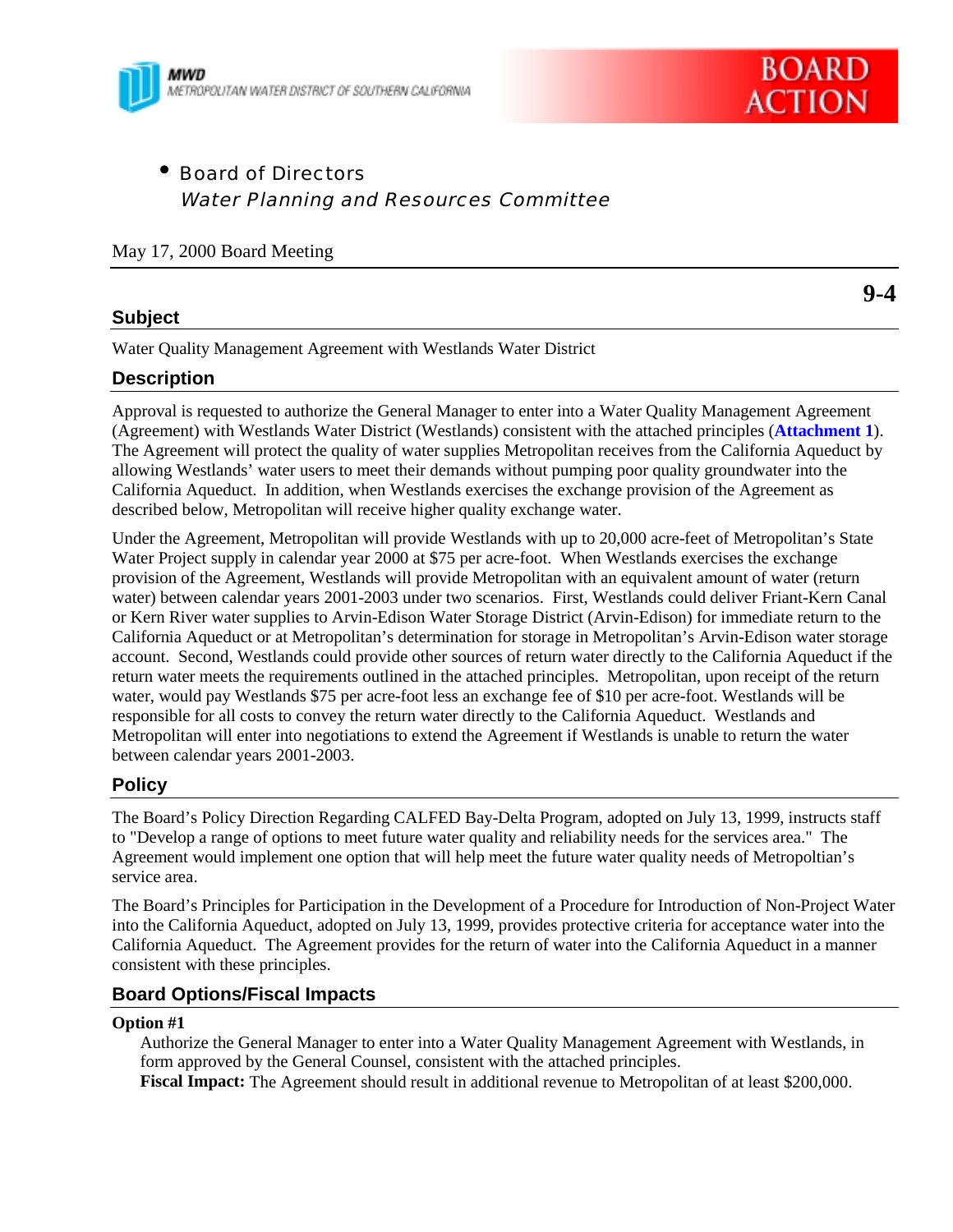## **Option #2**

Do not authorize the General Manager to enter into a Water Quality Management Agreement with Westlands, in form approved by the General Counsel, consistent with the attached principles. **Fiscal Impact:** No net costs.

# **Staff Recommendation**

Option #1.

*Stephen N. Arakawa Acting Manager, Water Resource Management*

**General Manager** Date

*Date*

**Attachment 1**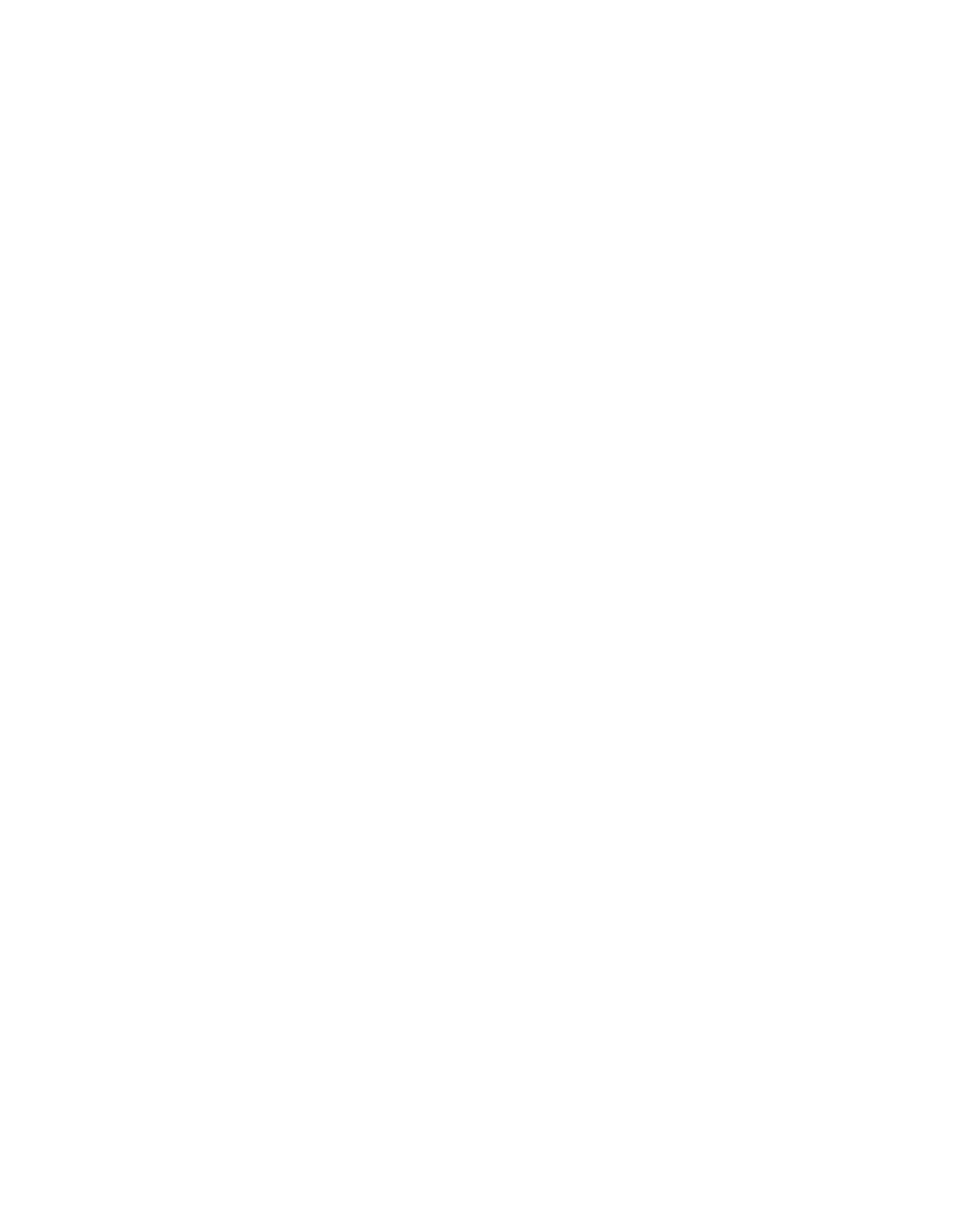# **Attachment 1**

# **Draft Principles for Water Quality Management Agreement between Westlands Water District and Metropolitan Water District of Southern California**

- 1. Westlands Water District (Westlands) and Metropolitan Water District of Southern California (Metropolitan) have committed to pursue development of a mutually acceptable policy for the introduction of non-project water into the California Aqueduct. While significant progress has been made toward that end, a policy has not yet been finalized. Water users within Westlands who have historically introduced non-project water into the California Aqueduct (referred to as "CIP users"), desire to introduce non-project water prior to adopting such a policy. The water exchange described in these principles is proposed to meet the CIP users' needs in calendar year 2000 while the policy is being finalized. Both parties recognize that there are unique benefits to entering into such an exchange and no precedent is intended for future programs between Westlands and Metropolitan and other entities.
- 2. Westlands and CIP users participating in this water exchange agree not to facilitate or approve the introduction of non-project water into the California Aqueduct in calendar year 2000 without the concurrence of Metropolitan, other downstream State Water Project (SWP) contractors and the Department of Water Resources (DWR).
- 3. In calendar year 2000, Metropolitan will deliver to Westlands, on behalf of the CIP users, up to 20,000 acre-feet of its SWP supply at designated turnouts on the San Luis Canal.
- 4. Between calendar years 2001 to 2003, Westlands, on behalf of the CIP users, will deliver to Metropolitan an equivalent amount of water (return water) under two scenarios. First, Westlands could deliver Friant-Kern Canal or Kern River water supplies to Arvin-Edison Water Storage District (Arvin-Edison) for immediate return to the California Aqueduct or at Metropolitan's determination for storage in Metropolitan's Arvin-Edison water storage account. Second, Westlands could provide the return water directly to the California Aqueduct provided:
	- a. The "blended" quality of individual sources of return water is of better quality than the ambient levels in the California Aqueduct at the time of return;
	- b. No single source of return water exceeds a then existing maximum contaminant level;
	- c. The return water does not cause the addition of a constituent to a downstream water user's consumer confidence reports;
	- d. The return water does not increase the pathogen levels in the California Aqueduct; and
	- e. Making the return water available would not contribute to subsidence along the California Aqueduct.
- 5. All return water will be scheduled when capacity is available through needed facilities.
- 6. In calendar year 2000, Westlands, on behalf of the CIP users, will pay Metropolitan \$75 per acre-foot for water it receives from Metropolitan.